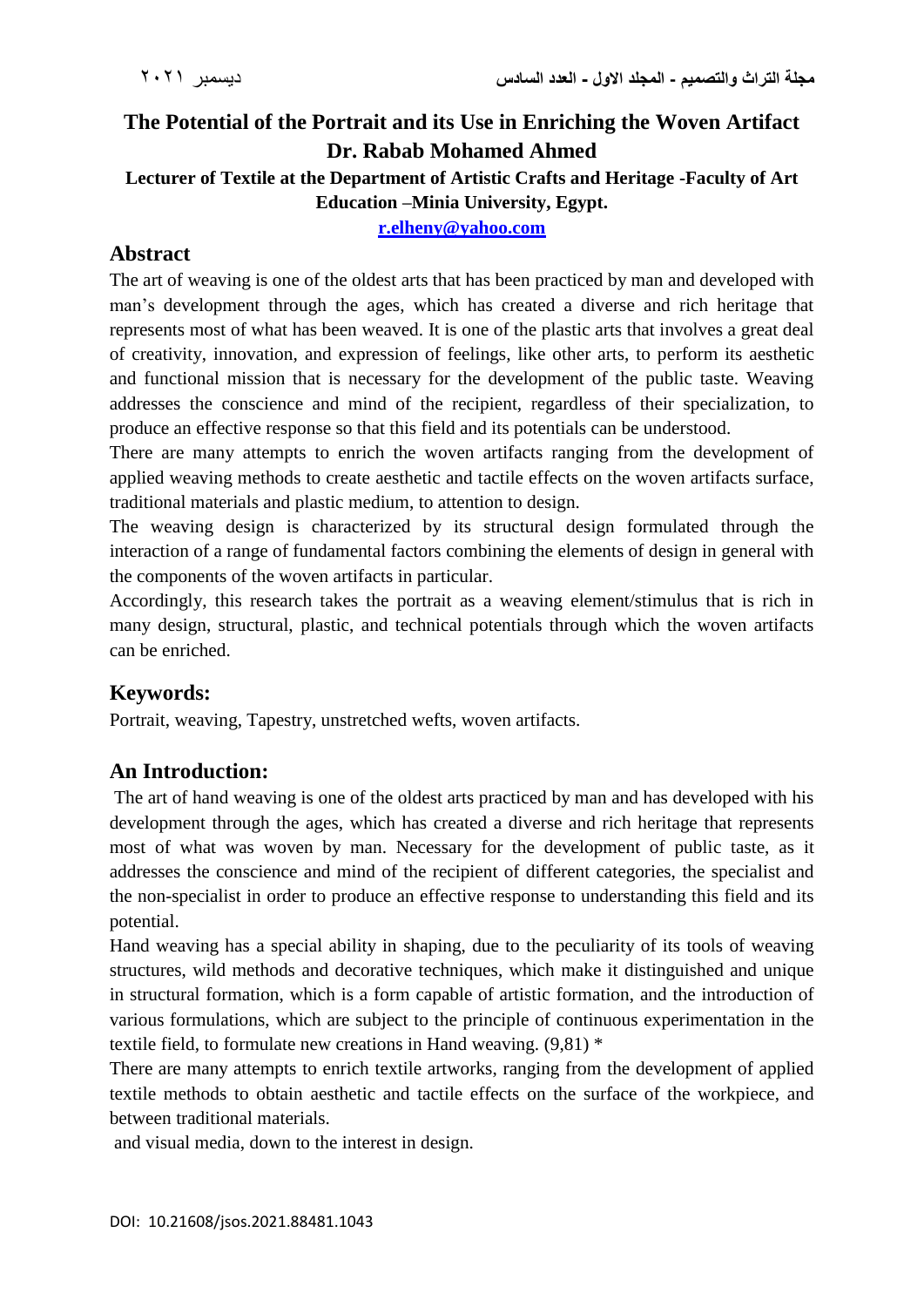The textile design is characterized as a structural design, formulated through the interaction of a set of basic factors that combine the elements of design in general and the elements of the textile work in particular.

From this point of view, this research takes the personal image - the portrait - as a plastic stimulus rich in many design / structural / plastic / technical capabilities through which the textile work can be enriched.

# **Research Problem:**

The research problem is summarized in the following question:

Is it possible to benefit from some of the capabilities of the personal image in enriching the textile work?

### **The following questions arise from it:**

What are the potentials of a portrait?

What are the design treatments for the portrait that are compatible with successful textile design?

- What is the most appropriate textile method that is compatible with the design treatments for the personal image in light of benefiting from some of its capabilities to enrich the textile work?

### **Research Importance:**

The importance of the research lies in:

- Identify the capabilities of the personal image.

- Identifying the design treatments for the personal image that are compatible with the successful textile design.

- Contemporary weaving busy formulation in light of making use of the plastic capabilities of the personal image.

#### **Research Goal:**

The research aims to:

1- Benefiting from some of the capabilities of the personal image in enriching the textile work.

2- Contemporary weaving craftsmanship in light of making use of the plastic capabilities of the personal image.

#### **Research hypotheses:**

1- It is possible to benefit from some of the capabilities of the personal image in enriching the textile work.

2- There are statistically significant differences between the results of the experimental and control group members in favor of the experimental group.

# **Search Limits:**

# **First - the objective limits: -**

• Take advantage of the plastic capabilities of the personal image.

• Relying on the self-image of the students in the research sample as a kind of motivation for commitment and perseverance, and to arouse students' interest in the seriousness of work.

• Using mobile phone cameras to take a personal photo.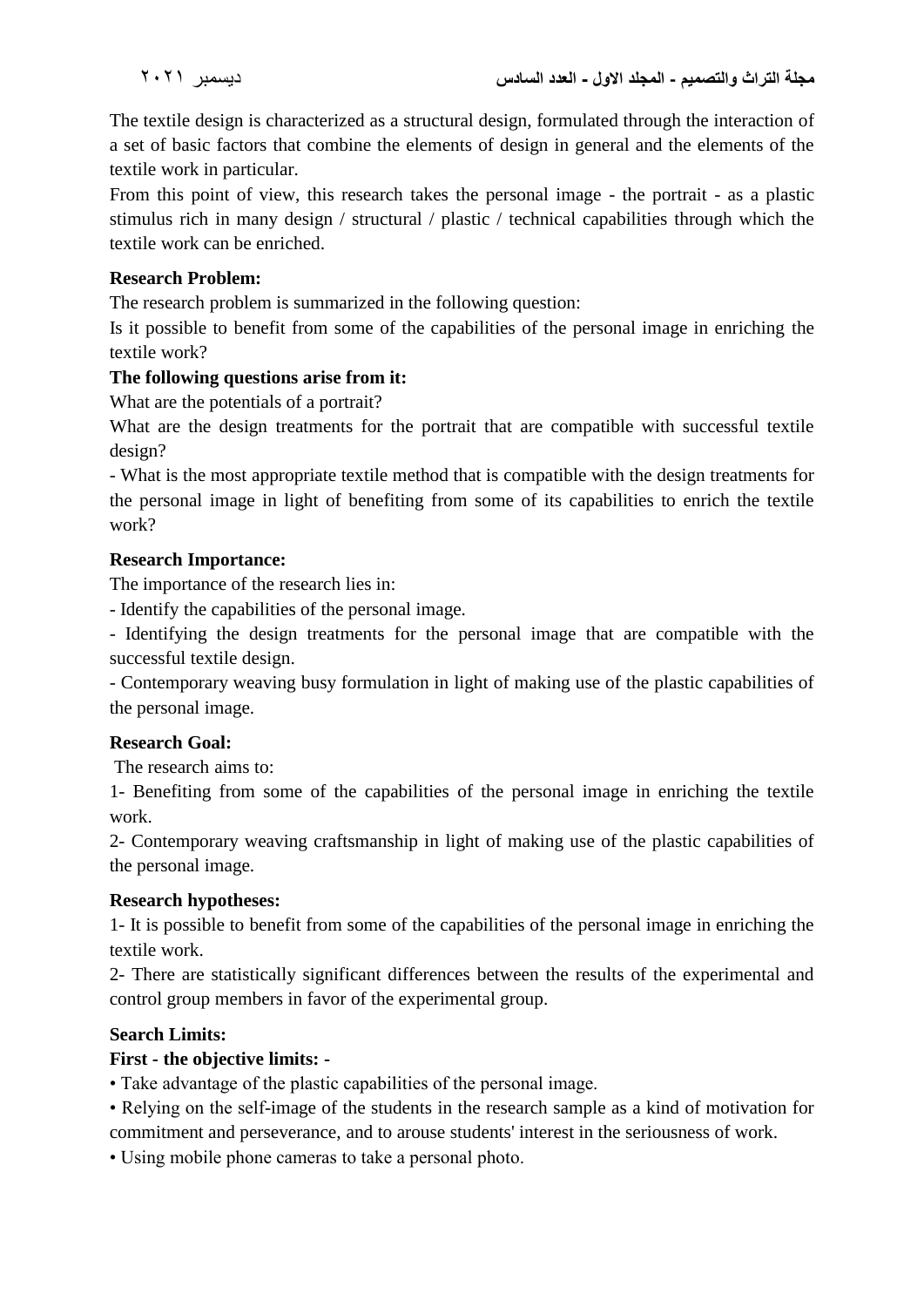• Design processors for the personal image based on some methods of processing the image on the mobile phone as a simple student introduction that is not deep in design technology - it has a simple relationship with design technology -

• The weaving method used: the weaving that is drawn where the wefts do not extend across the width of the weave.

• The materials used: the use of synthetic wool threads of multiple thicknesses and cotton threads such as wefts and silk for warp threads.

• The loom used: the frame loom.

• Evaluation card for textile works. (Prepared by the researcher)

### **Second - spatial boundaries: -**

The experiment was applied to students of the second year, Faculty of Art Education, Minia University.

### **Third - Time Limits: -**

The experiment was carried out in the second semester of the 2016/2017 academic year Within the course of experimental studies in tissue structures.

# **Findings and Recommendations:**

### **First the results:-**

The students got to know the capabilities of the portrait and were able to carry out design treatments for it in accordance with the successful textile design in light of the following:

1- Practice and experimentation through digital processing of the personal image, providing the opportunity to reach successful textile plastic solutions and formulations that enrich the field of hand textiles.

1- The student was able to make plastic treatments for his personal image and formulate it in a successful manner.

2- The student acquired the skill of design and technical treatments and a combination of them to make a rich textile work with a set of fine values (at the level of textile design and drafting).

3- It was possible to develop textile formulations based on the plastic and artistic values of the personal image.

4- The students of the experimental and control groups adhered to the front position of the portrait and kept away from the side position or three or four; This is due to the students' reliance on photographing themselves with a mobile phone in the manner of a selfie, which enhances the forward position of the image.

5- Perhaps the most important finding of the research is that the personal image is a rich source with many plastic capabilities and artistic and aesthetic values, which can be used to enrich handmade textiles.

6- The textile artworks resulting from the student experience were presented in a student exhibition, at the Faculty of Art Education, Minya University - 10/22/2018 in the artist Hanna Habib hall, entitled Creative Production of Experimental Studies Course in Textile Structures for Students of the Second Year of the Academic Year 2017.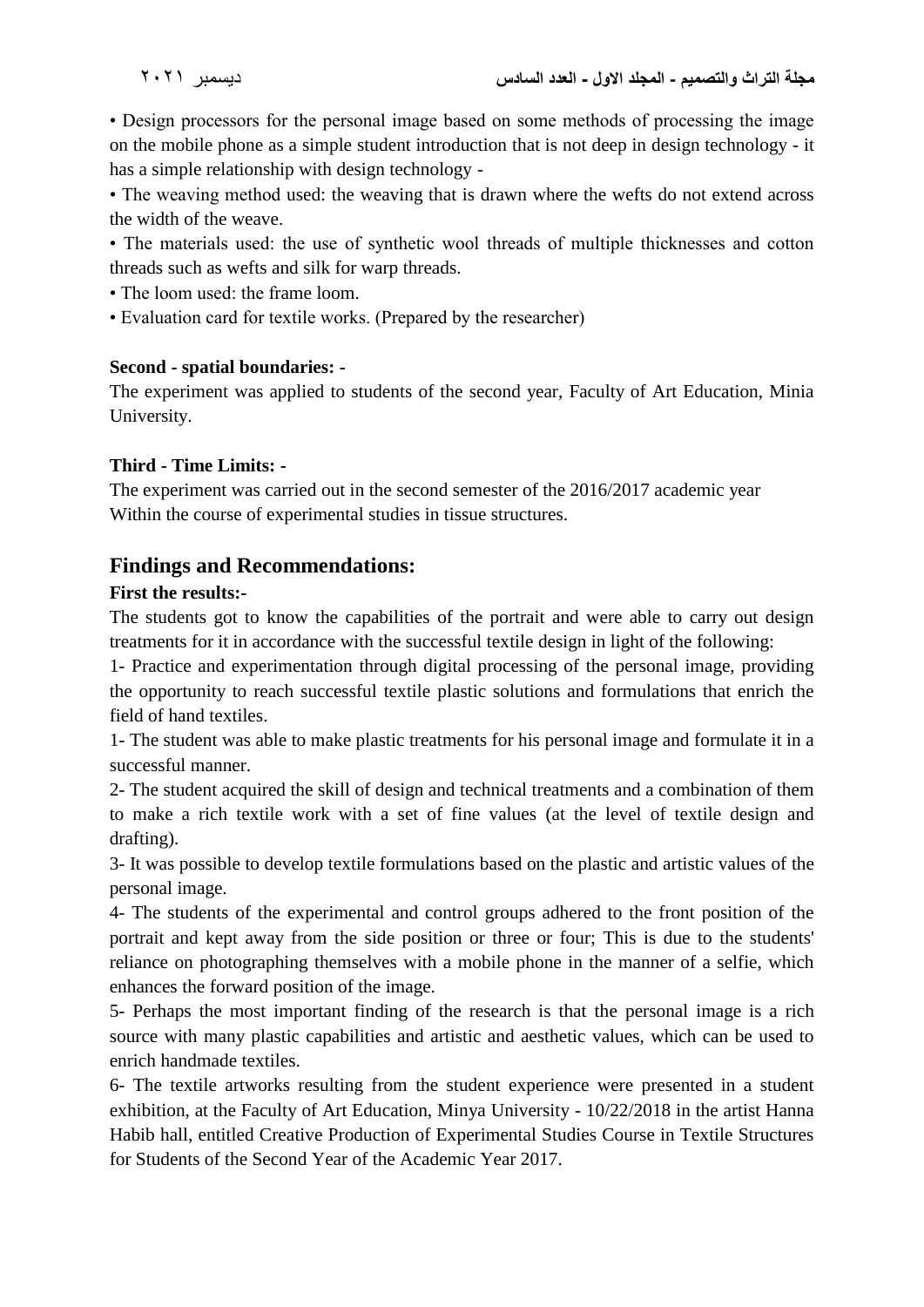# **Secondly, recommendations:**

The researcher recommends

1- The need to delve into the study of the technological capabilities and digital processors that have become available to all, and to benefit from their capabilities in the field of plastic arts.

2- Paying attention to scientific research that combines the plastic and experimental aspects in the field of textiles.

3- Providing opportunities for experimentation related to student participation through academic courses.

4- Attempting to search for everything new at the level of idea, material, technology, and benefit from its plastic capabilities to enrich the textile work.

5- Interest in holding art exhibitions for students' creative production in their academic courses, to encourage and motivate them to participate in active artistic participation.

6- The researcher stresses the importance of offering various experimental approaches to students of the College of Art Education to enrich the educational process and stimulate their creative process.

# **References:**

'ahmad , khalid jalal aldiyn hamaad ," alsuwrat alshakhsiat aldhaatiat bayn alramz waldalalat altaebiriat : dirasat tarikhiat tahliliat , risalat majistir , manshurat , kuliyat alfunun aljamilat , jamieat al'uskandariat, (2013) .

aljawharaa , duea' mansur 'abu almueataa muhamad ," alqiam altashkiliat waltaebiriat lilburtrih kamuntalaq li'iistihdath siaghat tibaeia ", majalat alfunun wal'adab waeulum al'iinsaniaat wal'iijtimae , e 10, 'aghustus ,(2016) .

almirghalanaa, fawziat eabd aleaziz eumri," alqiam aldilaliat lilsuwrat alshakhsiat kamadkhal litasmim mujasamat maediniatin", almajalat aleilmiat lileulum aliajtimaeiati, ja2, ea15, yanayir , (2019)

'amhaza, mahmud, " altayaarat alfaniyat almueasira " , sharikat almatbueat liltawzie walnashri, (1995).

sid, manar husayn eabd alfataahi, " alaitijahat almueasirat lilnusjiaat alyadawiat kamadkhal li'iistihdath tadhkarat siahiat nusjih ", almajalat almisriat lildirasat almutakhasisati, ea15, 'iibril, (2017).

shakir , siham eabd aleaziz hamid , " al'abead altashkiliat walmafahimiat lifani alburtirih almueasir kamadkhal litakid alhuiat althaqafia " , majalat aleimarat walfunun waleulum al'iinsaniat , e 21,(2020)

eabd aleaziza, siham hamid ," al'abead altashkiliat walmafahimiat lifani alburtirih almueasir kamadkhal litakid alhuiat althaqafia " ,majalat aleimarat walfunun waleulum al'iinsaniat , almujalad alkhamis , aleudadi21 , (2019)

eabd almajid , sumyat , " almutaghayirat altashkiliat fi al'aemal alnasjiat almisriat almueasira ", almajalat aleilmiat lijameiat 'iimsia altarbiat ean tariq alfani , e 6 , abril , (2016).

fuaadi, hindi," fakar wafanu alnasij alyadwaa alhadith ", dar alkitab alhadith , 2016.

muhamad , muhamad eabd allaah 'iismaeil , " simat alsuwrat alshakhsia "alburtrih" fi alfani altajmieii almueasir " , almajalat aleilmiat lijameiat 'iimsia altarbiat ean tariq alfani , 'uktubar , (2015).